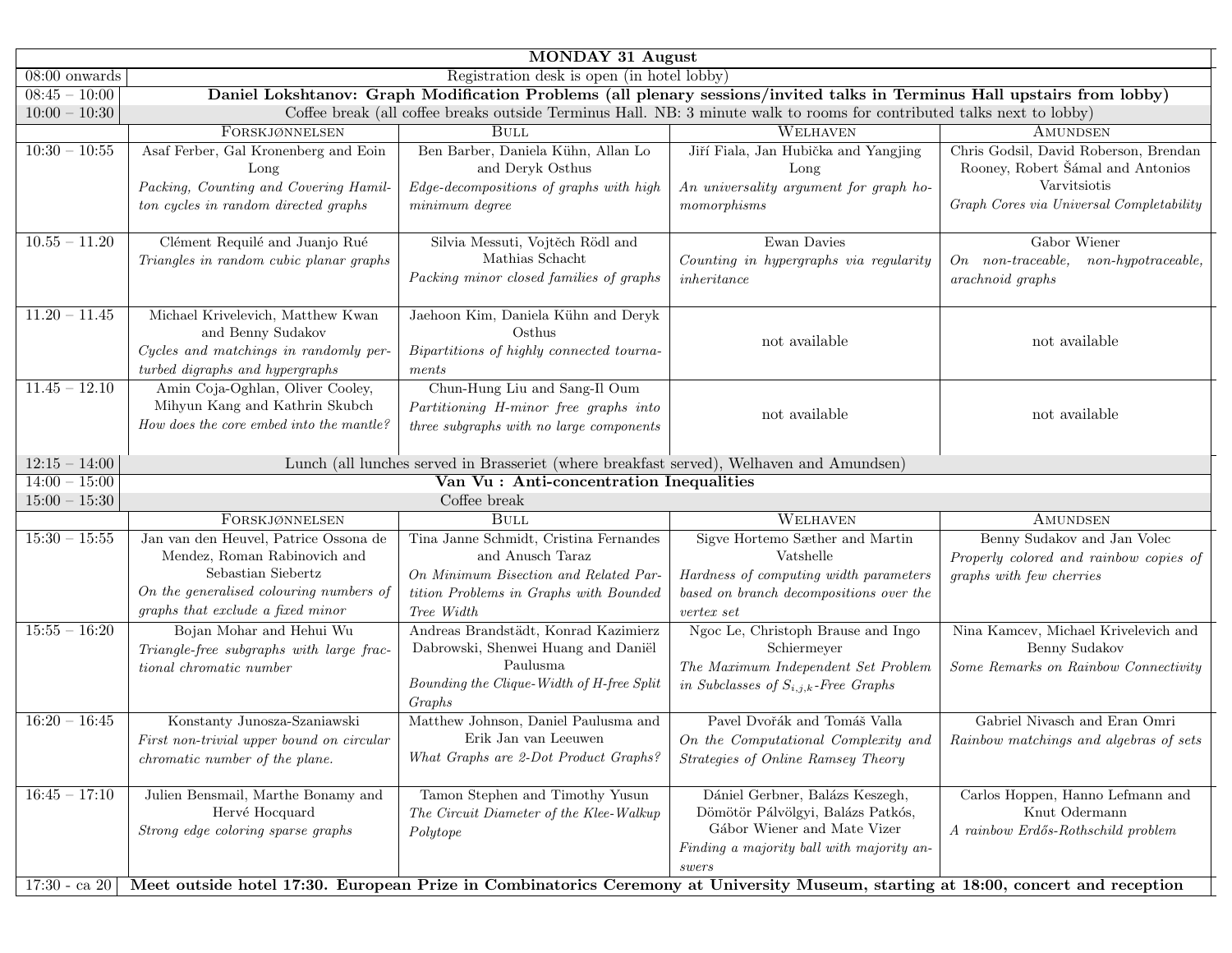| TUESDAY 1 September                                                                                                                       |                                                                                                                |                                                                                               |                                                                                                                                         |                                                                                |
|-------------------------------------------------------------------------------------------------------------------------------------------|----------------------------------------------------------------------------------------------------------------|-----------------------------------------------------------------------------------------------|-----------------------------------------------------------------------------------------------------------------------------------------|--------------------------------------------------------------------------------|
| $08:50 - 10:00$                                                                                                                           | Maria Chudnovsky: Coloring square-free perfect graphs                                                          |                                                                                               |                                                                                                                                         |                                                                                |
| $10:00 - 10:30$                                                                                                                           | Coffee break                                                                                                   |                                                                                               |                                                                                                                                         |                                                                                |
|                                                                                                                                           | FORSKJØNNELSEN                                                                                                 | <b>BULL</b>                                                                                   | WELHAVEN                                                                                                                                | AMUNDSEN                                                                       |
| $10:30 - 10:55$                                                                                                                           | Jacob Cooper, Tomas Kaiser, Daniel<br>Kral and Jonathan Noel                                                   | Carl Feghali, Matthew Johnson and<br>Daniel Paulusma                                          | Marcia R. Cerioli and Taisa L. Martins<br>Structural Results for General Partition,                                                     | Dániel Korándi, Yuval Peled and Benny<br>Sudakov                               |
|                                                                                                                                           | Weak regularity and finitely forcible graph<br><i>limits</i>                                                   | Kempe Equivalence of Colourings of Cu-<br>bic Graphs                                          | Equistable and Triangle graphs                                                                                                          | A random triadic process                                                       |
| $10.55 - 11.20$                                                                                                                           | Jaroslav Nesetril and Patrice Ossona De<br>Mendez<br><i>Structural Limits and Approximations of</i><br>Maps    | Ilia Akolzin and Dmitry Shabanov<br>Colorings of hypergraphs with large num-<br>ber of colors | Richard Lang, Oliver Schaudt and Maya<br>Stein<br>Partitioning 3-edge-coloured complete bi-<br>partite graphs into monochromatic cycles | Alexey Pokrovskiy<br>Rainbow matchings and connectedness of<br>coloured graphs |
| $11.20 - 11.45$                                                                                                                           | Endre Csóka<br>On the graph limit question of Vera T.<br>Sós                                                   | Felix Joos and Henning Bruhn<br>A stronger bound for the strong chromatic<br>index            | not available                                                                                                                           | not available                                                                  |
| $11.45 - 12.10$                                                                                                                           | Richard Lang and Maya Stein<br>Local colourings and monochromatic par-<br>titions in complete bipartite graphs | Michael Hebdige and Daniel Kral<br>Third case of the Cyclic Coloring Conjec-<br>ture          | not available                                                                                                                           | not available                                                                  |
| $12:15 - 14:00$<br>Lunch                                                                                                                  |                                                                                                                |                                                                                               |                                                                                                                                         |                                                                                |
| $14:00 - 15$<br>Talk by winner of European Prize in Combinatorics, TBA                                                                    |                                                                                                                |                                                                                               |                                                                                                                                         |                                                                                |
| Excursion, upon arrival sign up for Mountain Hike (meet 16:00 in Forskjønnelsen) or City Tour (meet 16:00 in Bull)<br>$16:00$ - depending |                                                                                                                |                                                                                               |                                                                                                                                         |                                                                                |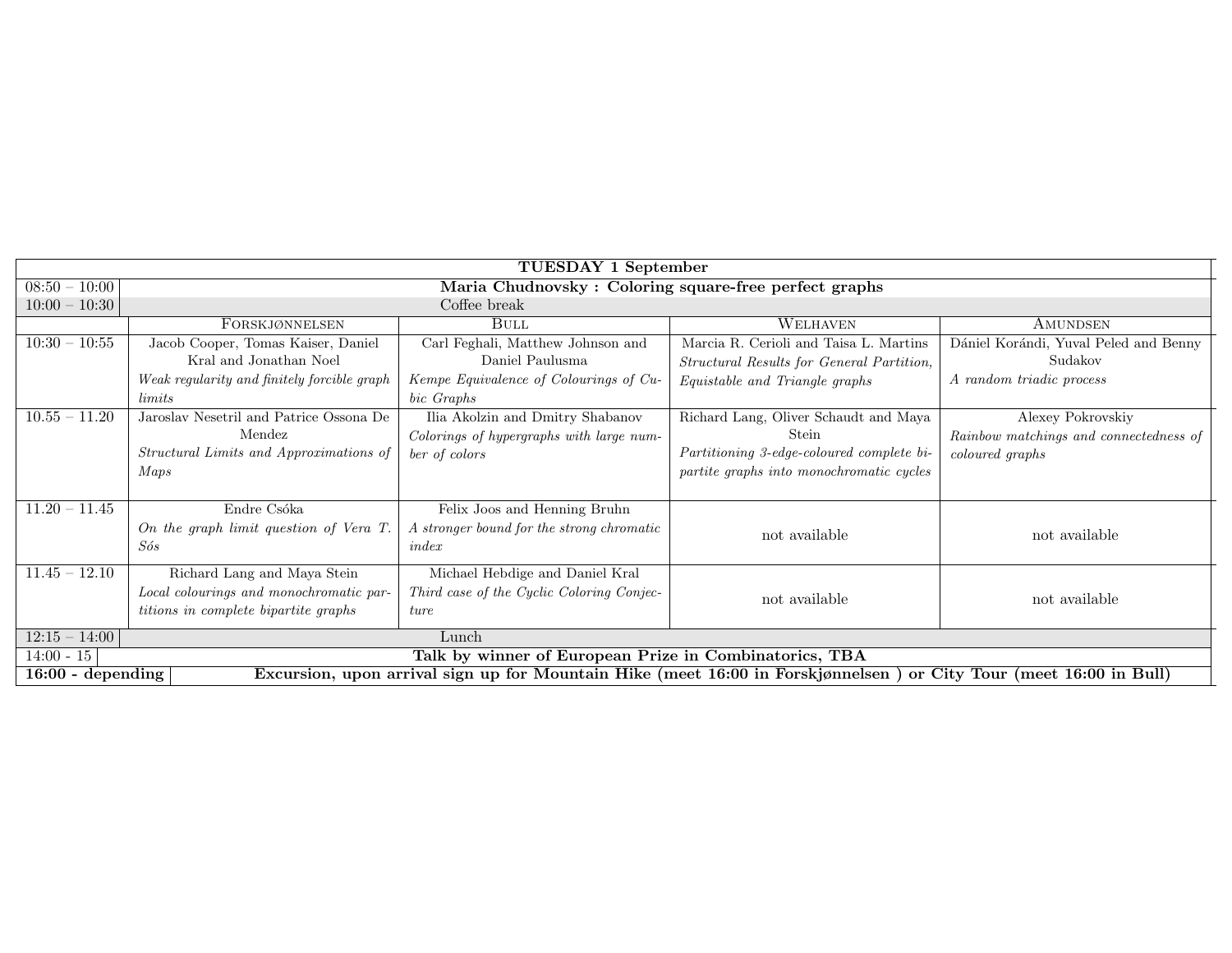| <b>WEDNESDAY 2 September</b> |                                                                                                                           |                                            |                                           |                                            |
|------------------------------|---------------------------------------------------------------------------------------------------------------------------|--------------------------------------------|-------------------------------------------|--------------------------------------------|
| $08:50 - 10:00$              | Talk by winner of European Prize in Combinatorics, TBA                                                                    |                                            |                                           |                                            |
| $10:00 - 10:30$              | Coffee break                                                                                                              |                                            |                                           |                                            |
|                              | FORSKJØNNELSEN                                                                                                            | <b>BULL</b>                                | WELHAVEN                                  | AMUNDSEN                                   |
| $10:30 - 10:55$              | Jan Hubička and Jaroslav Nešetřil                                                                                         | Eoin Long                                  | Sergio Cabello, Bojan Mohar and           | Mikael Hansson                             |
|                              | Ramsey classes with forbidden homomor-                                                                                    | Large unavoidable subtournaments           | Robert Samal                              | Bruhat order on conjugation-<br><i>The</i> |
|                              | <i>phisms and a closure</i>                                                                                               |                                            | Drawing a disconnected graph on the       | invariant sets of involutions in the sym-  |
|                              |                                                                                                                           |                                            | torus                                     | metric group                               |
| $10.55 - 11.20$              | Martin Balko, Josef Cibulka, Karel Král                                                                                   | Guus Regts                                 | Gabriel Nivasch                           | Val Pinciu                                 |
|                              | and Jan Kynčl                                                                                                             | Regularity lemma's in a Banach space       | On the zone of a circle in an arrangement | Guarding Polyominoes, Polycubes and        |
|                              | Ramsey numbers of ordered graphs                                                                                          | setting with applications to approximating | of lines                                  | Polyhypercubes                             |
|                              |                                                                                                                           | matrix norms                               |                                           |                                            |
| $11.20 - 11.45$              | Peter Allen, Barnaby Roberts and Jozef                                                                                    | Mykhaylo Tyomkyn and Andrew J.             |                                           |                                            |
|                              | Skokan                                                                                                                    | Uzzell                                     | not available                             | not available                              |
|                              | Ramsey Numbers of Squares of Paths                                                                                        | Strong Turán stability                     |                                           |                                            |
| $11.45 - 12.10$              | Ross J. Kang, Viresh Patel and Guus                                                                                       | Shagnik Das and Tuan Tran                  |                                           |                                            |
|                              | Regts                                                                                                                     | A simple removal lemma for large nearly-   | not available                             | not available                              |
|                              | On a Ramsey-type problem of Erdős and                                                                                     | <i>intersecting families</i>               |                                           |                                            |
|                              | Pack                                                                                                                      |                                            |                                           |                                            |
| $12:15 - 14:00$              | Lunch                                                                                                                     |                                            |                                           |                                            |
| $14:00 - 16:45$              | Celebration of 80th birthday of Helge Tverberg, chaired by Jaroslav Nesetril with talks by Imre Bárány and Günter Ziegler |                                            |                                           |                                            |
| $17:30 - ca$ 23              | Conference dinner. Meet outside hotel at 17:30. Boat departure from Bryggen at 18:00 (in front of Radisson Hotel)         |                                            |                                           |                                            |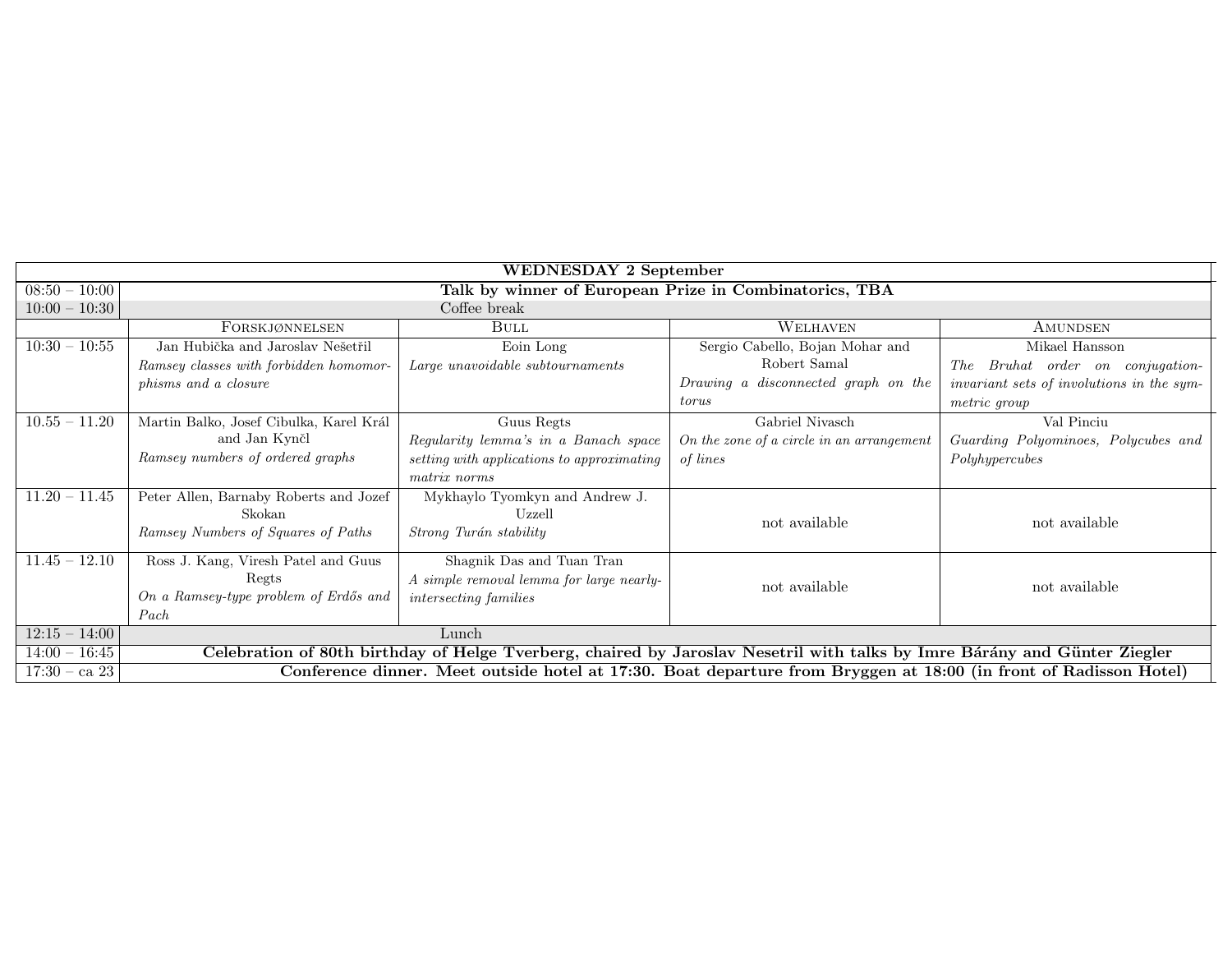| THURSDAY 3 September |                                                |                                                   |                                          |                                                |
|----------------------|------------------------------------------------|---------------------------------------------------|------------------------------------------|------------------------------------------------|
| $08:50 - 10:00$      | Amin Coja-Oghlan, Random Graph Coloring        |                                                   |                                          |                                                |
| $10:00 - 10:30$      | Coffee break                                   |                                                   |                                          |                                                |
|                      | FORSKJØNNELSEN                                 | <b>BULL</b>                                       | WELHAVEN                                 | AMUNDSEN                                       |
| $10:30 - 10:55$      | Gill Barequet and Mira Shalah                  | Peter Allen, Julia Boettcher, Yoshiharu           | Matthew Jenssen                          | Irina Shirgazina                               |
|                      | Automatic Proofs for Formulae Enumer-          | Kohayakawa and Barnaby Roberts                    | The Multicolour Ramsey Number of a       | Equitable colorings of non-uniform simple      |
|                      | ating Proper Polycubes                         | Triangle Free Subgraphs of Random                 | Long Odd Cycle                           | hypergraphs                                    |
|                      |                                                | Graphs                                            |                                          |                                                |
| $10.55 - 11.20$      | Thomas Krajewski, Iain Moffat and              | Peter Allen, Julia Böttcher, Julia                | Dennis Clemens and Yury Person           | Ingo Schiermeyer, Christoph Brause,            |
|                      | Adrian Tanasa                                  | Ehrenmüller and Anusch Taraz                      | Minimum degrees and codegrees of mini-   | Premysl Holub, Zdenek Ryjacek, Petr            |
|                      | An extension of the Bollobas-Riordan           | Local resilience of spanning subgraphs in         | mal Ramsey 3-uniform hypergraphs         | Vrana and Rastislav Krivos-Bellus              |
|                      | polynomial for vertex partitioned ribbon       | sparse random graphs                              |                                          | $4$ -colorability of P6-free graphs            |
|                      | $graphs:$ $definition\ and\ universality$      |                                                   |                                          |                                                |
| $11.20 - 11.45$      | Henning Bruhn, Laura Gellert and               | Huda Chuangpishit, Mahya Ghandehari               |                                          |                                                |
|                      | Jacob Günther                                  | and Jeannette Janssen                             | not available                            | not available                                  |
|                      | Jacobsthal numbers in generalised Pe-          | Uniform Linear Embeddings of Spatial              |                                          |                                                |
|                      | $tersen\ graphs$                               | Random Graphs                                     |                                          |                                                |
| $11.45 - 12.10$      | Anna Taranenko                                 | Olaf Parczyk and Yury Person                      |                                          |                                                |
|                      | Upper bounds on the numbers of 1-factors       | On spanning structures in random hyper-           | not available                            | not available                                  |
|                      | and 1-factorizations of hypergraphs            | graphs                                            |                                          |                                                |
| $12:15 - 14:00$      |                                                | Lunch                                             |                                          |                                                |
| $14:00 - 15:00$      |                                                | Francisco Santos, Enumerating lattice 3-polytopes |                                          |                                                |
| $15:00 - 15:30$      |                                                | Coffee break                                      |                                          |                                                |
|                      | FORSKJØNNELSEN                                 | <b>BULL</b>                                       | WELHAVEN                                 | AMUNDSEN                                       |
| $15:30 - 15:55$      | Noga Alon and Clara Shikhelman                 | Oliver Cooley, Mihyun Kang and                    | József Balogh, Hong Liu, Maryam          | Jakub Kozik and Dmitry Shabanov                |
|                      | Many $T$ copies in H-free graphs               | Christoph Koch                                    | Sharifzadeh and Andrew Treglown          | Extremal problems for colorings of simple      |
|                      |                                                | Evolution of high-order connected compo-          | An exact bound on the number of maximal  | hypergraphs and applications                   |
|                      |                                                | nents in random hypergraphs                       | sum-free sets                            |                                                |
| $15:55 - 16:20$      | Stefan Glock, Daniela Kühn and Deryk<br>Osthus | Mihyun Kang, Christoph Koch and<br>Tamas Makai    | Elad Aigner-Horev and Hiep Han           | Shagnik Das, Benny Sudakov and Pedro<br>Vieira |
|                      | Optimal path and cycle decompositions of       | Bootstrap percolation in random k-                | Arithmetic progressions with a pseudo-   | Almost-Fisher families                         |
|                      | dense quasirandom graphs                       | uniform hypergraphs                               | random step                              |                                                |
| $16:20 - 16:45$      | Shuya Chiba and Nicolas Lichiardopol           | David Conlon, Asaf Ferber, Rajko                  | Juanjo Rué, Oriol Serra and Lluis Vena   | Peter Allen, Julia Böttcher, Oliver            |
|                      | Vertex-disjoint subgraphs with high degree     | Nenadov and Nemanja Skoric                        | $Counting$ configuration-free sets in    | Cooley and Richard Mycroft                     |
|                      | sums                                           | Almost-spanning universality in random            | qrows                                    | Regular slices for hypergraphs                 |
|                      |                                                | graphs                                            |                                          |                                                |
| $16:45 - 17:10$      | Jaume Martí-Farré, Mercè Mora and              | Daniela Kuhn, Deryk Osthus and                    | Peter Horak, Igor Semaev and Zsolt       | Peter Allen, Julia Böttcher, Oliver            |
|                      | José Luis Ruiz                                 | Amelia Taylor                                     | Tuza                                     | Cooley and Richard Mycroft                     |
|                      | Completion and decomposition of hyper-         | On the random greedy $F$ -free hypergraph         | An Application of Combinatorics in Cryp- | Tight cycles in hypergraphs                    |
|                      | graphs into dominating sets of graphs          | process                                           | tography                                 |                                                |
| $17:30 - 18:15$      |                                                | EuroComb Business Meeting                         |                                          |                                                |